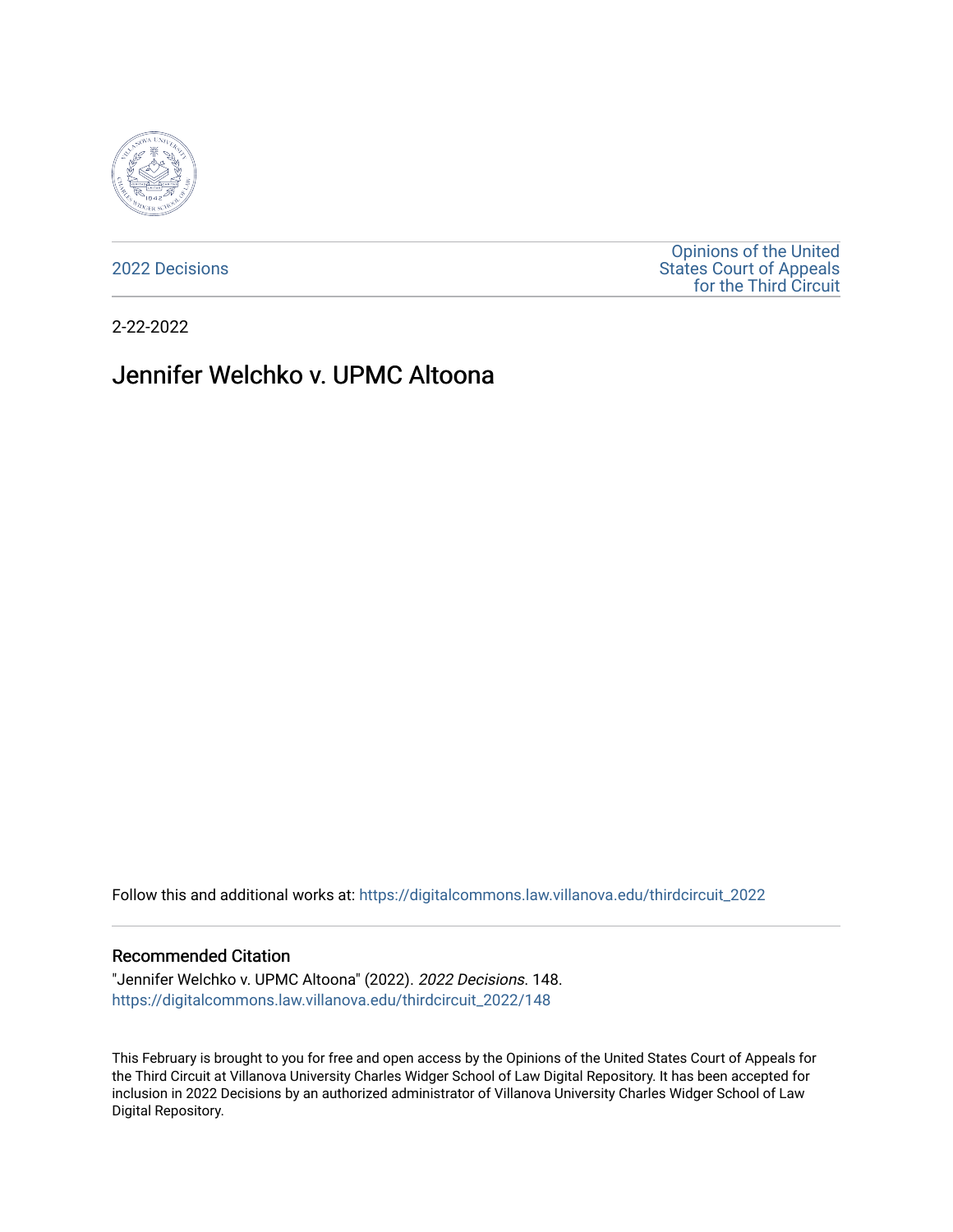#### CLD-087 **NOT PRECEDENTIAL**

### UNITED STATES COURT OF APPEALS FOR THE THIRD CIRCUIT

\_\_\_\_\_\_\_\_\_\_\_

# No. 21-3014 \_\_\_\_\_\_\_\_\_\_\_

# JENNIFER WELCHKO, Appellant

v.

### UPMC ALTOONA; AMERICAN FEDERATION OF STATE COUNTY AND MUNICIPAL EMPLOYEES COUNCIL 83 LOCAL 691

\_\_\_\_\_\_\_\_\_\_\_\_\_\_\_\_\_\_\_\_\_\_\_\_\_\_\_\_\_\_\_\_\_\_\_\_

On Appeal from the United States District Court for the Western District of Pennsylvania (W.D. Pa. Civil No. 3:18-cv-00226) District Judge: Honorable Stephanie L. Haines

\_\_\_\_\_\_\_\_\_\_\_\_\_\_\_\_\_\_\_\_\_\_\_\_\_\_\_\_\_\_\_\_\_\_\_\_

Submitted for Possible Dismissal Pursuant to 28 U.S.C. § 1915(e)(2)(B) or Summary Action Pursuant to Third Circuit LAR 27.4 and I.O.P. 10.6 February 17, 2022 Before: AMBRO, SHWARTZ and BIBAS, Circuit Judges

> (Opinion filed: February 22, 2022) \_\_\_\_\_\_\_\_\_

> > OPINION\* \_\_\_\_\_\_\_\_\_

PER CURIAM

<sup>\*</sup> This disposition is not an opinion of the full Court and pursuant to I.O.P. 5.7 does not constitute binding precedent.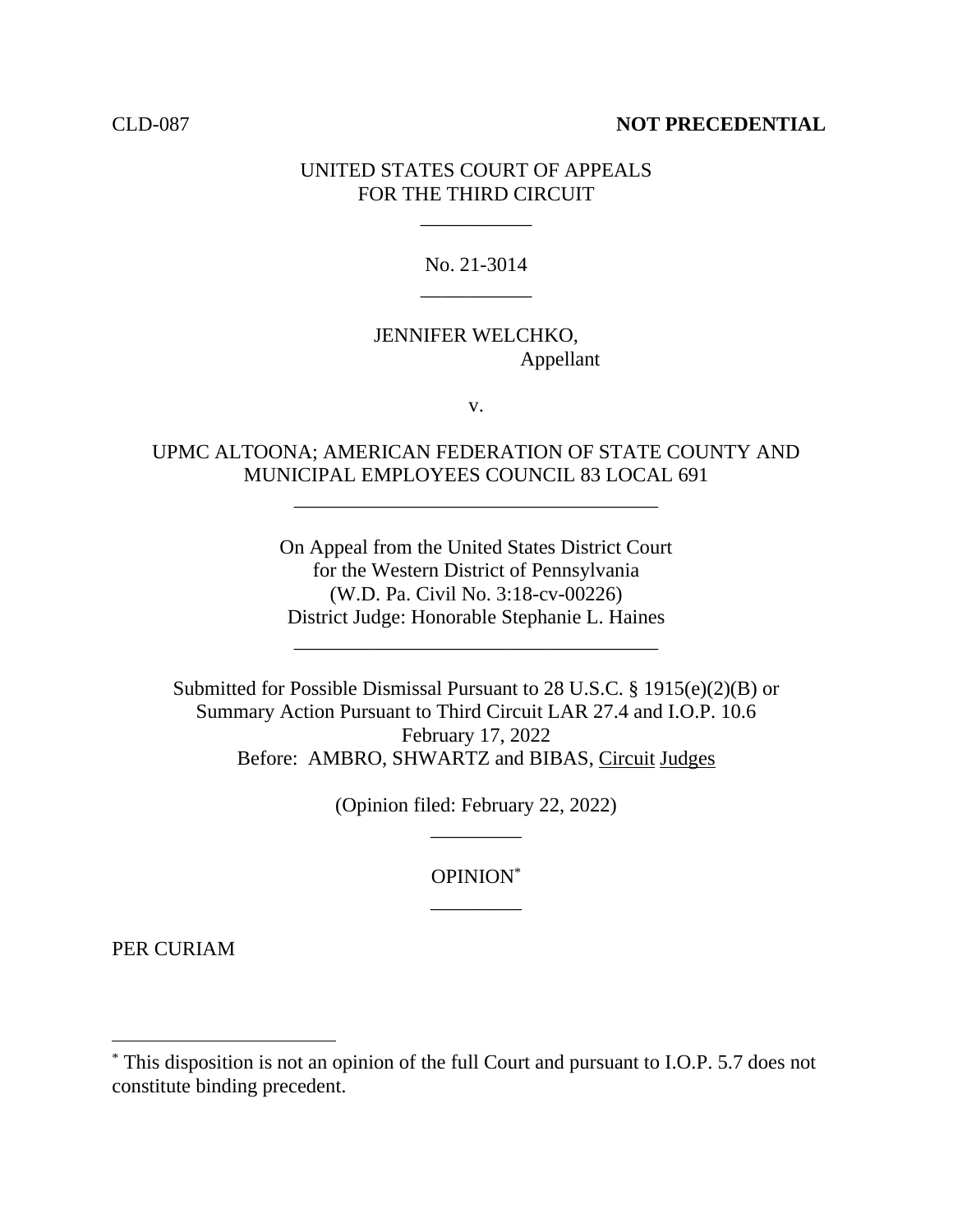Jennifer Welchko appeals pro se from the District Court's grant of summary judgment for her former employer, UPMC Altoona, on her sex discrimination claim brought under Title VII of the Civil Rights Act, 42 U.S.C. § 2000e, et seq. For the reasons that follow, we will summarily affirm the District Court's judgment.

I.

In 2017, Welchko began working as a medical assistant at UPMC Altoona. She had spent ten years previously working in various administrative positions at the hospital. UPMC maintains that Welchko was trained on a computer system for patient charting when she started as a medical assistant, but Welchko contends that she received only an overview of that computer system, which did not include patient care. Welchko was aware that the practice of "pre-charting" patient care — entering activities that employees provide into a patient's electronic records before those activities happen — was prohibited. Pre-charting is a basis for termination of employment at UPMC.

In September 2017, Welchko pre-charted a patient care activity. Her supervisor spoke with her about not pre-charting activities. Welchko stated in a deposition that she requested further training on the computer charting system but did not receive it.

In October 2017, Welchko pre-charted two additional patient care activities. After an investigation, she was suspended and ultimately fired for pre-charting records later that month. Welchko participated in a grievance process with her union to challenge her termination, but after a grievance hearing, Welchko rejected a settlement offer by UMPC and the union ultimately withdrew the grievance, declining to proceed to arbitration.

Welchko then filed a sex discrimination complaint with the Equal Employment

2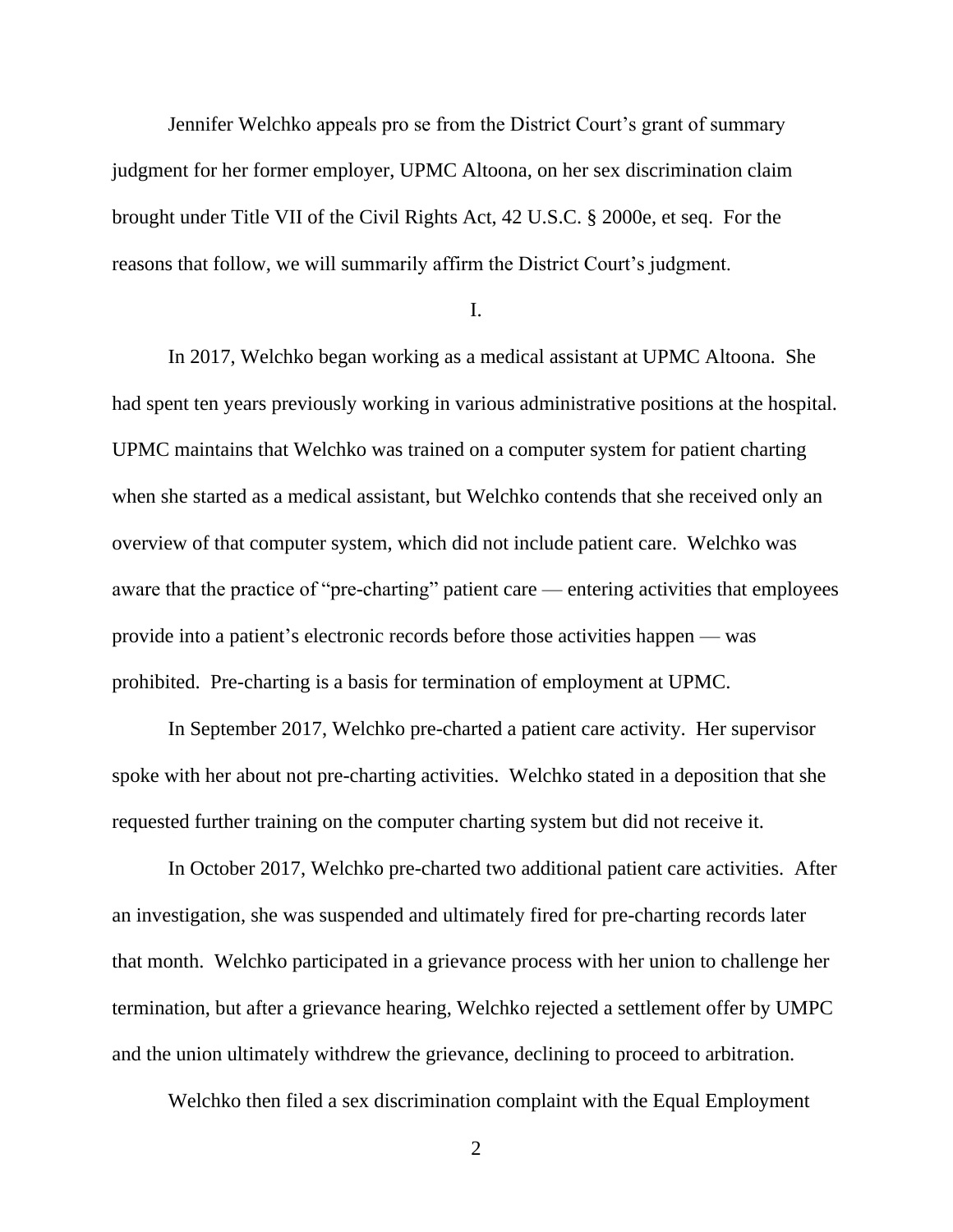Opportunity Commission. Welchko identified Trent McConnell, a male nurse, as a comparator employee who was treated differently. McConnell was issued a written warning in 2016 for pre-charting patient care and was suspended, but then returned to work. After McConnell pre-charted another activity, he was fired. McConnell's union — a different union than Welchko's — pursued the grievance through arbitration, and McConnell was ultimately returned to work on a one-year probationary period.

In 2018, Welchko filed a counseled complaint in the District Court against UPMC as well as her union, alleging sex discrimination under federal and Pennsylvania state law.<sup>1</sup> Defendants ultimately moved for summary judgment, and the parties subsequently stipulated to the dismissal of all but one of Welchko's claims — her Title VII sex discrimination claim against UPMC — with prejudice. The District Court then granted UPMC's motion for summary judgment on Welchko's remaining claim. Welchko has timely appealed.

#### II.

We have jurisdiction over this appeal pursuant to 28 U.S.C. § 1291. We exercise plenary review over the District Court's summary judgment decision. See Blunt v. Lower Merion Sch. Dist., 767 F.3d 247, 265 (3d Cir. 2014). Summary judgment is appropriate when "the movant shows that there is no genuine dispute as to any material fact and the movant is entitled to judgment as a matter of law." Fed. R. Civ. P. 56(a). A genuine dispute of material fact exists if there is sufficient evidence for a reasonable

<sup>&</sup>lt;sup>1</sup> Welchko was represented by counsel throughout her District Court proceedings.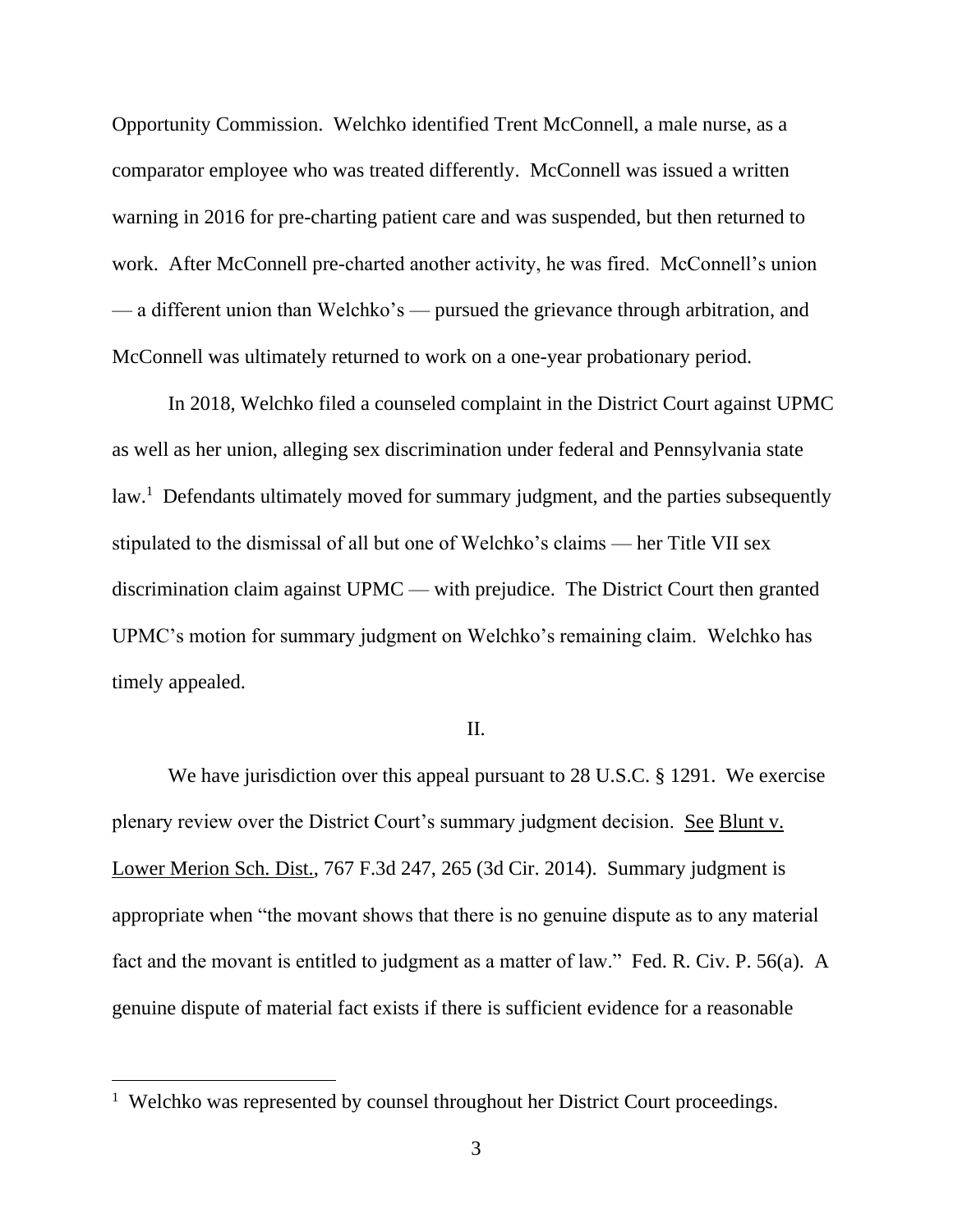factfinder to return a verdict for the nonmoving party. Anderson v. Liberty Lobby, Inc., 477 U.S. 242, 248 (1986). We may summarily affirm a district court's decision if the appeal fails to present a substantial question. See Murray v. Bledsoe, 650 F.3d 246, 247 (3d Cir. 2011) (per curiam).

### III.

We agree with the District Court's grant of summary judgment for UPMC. We analyze claims of disparate treatment under Title VII according to the familiar burdenshifting framework established in McDonnell Douglas Corp. v. Green, 411 U.S. 792, 802 (1973). Under that framework, Welchko has the initial burden of establishing a prima facie case of discrimination. See Mandel v. M & Q Packaging Corp., 706 F.3d 157, 169 (3d Cir. 2013). If a prima facie case is made, the burden shifts to UPMC to offer a legitimate, non-discriminatory reason for Welchko's termination. See McDonnell Douglas, 411 U.S. at 802. Then, the burden shifts back to Welchko to demonstrate that UPMC's reason for the termination was pretext for discrimination. See id. at 803–04.

We will assume, without deciding, that Welchko can establish a prima facie case of discrimination. However, the District Court properly held that UPMC articulated a legitimate, non-discriminatory reason for her termination — pre-charting patient care activities — that Welchko failed to rebut. To establish pretext, a plaintiff must offer evidence that either (1) "casts sufficient doubt upon each of the legitimate reasons proffered by the defendant so that a factfinder could reasonably conclude that each reason was a fabrication," or (2) supports an inference that "discrimination was more likely than

4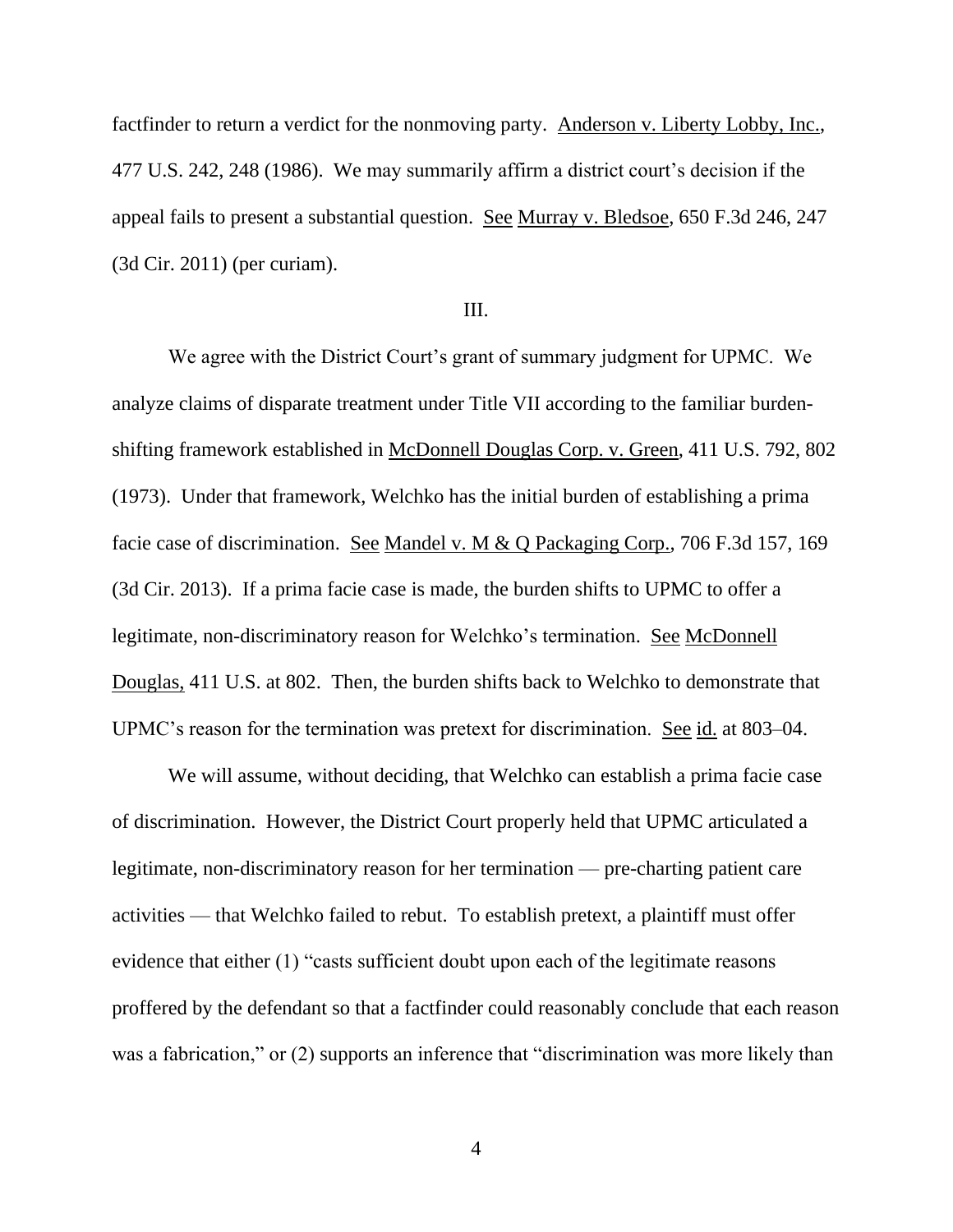not a motivating or determinative cause of the adverse employment action." Fuentes v. Perskie, 32 F.3d 759, 762 (3d Cir. 1994).

Welchko has argued that the reason UPMC gave for her termination was pretext for sex discrimination because she was treated differently than McConnell. She has maintained that McConnell was given a written warning before he was terminated, while she was given only an oral warning, showing that UPMC followed its formal progressive disciplinary policy for McConnell and not her. While the record does not contain evidence about how the progressive disciplinary policy operated at UPMC generally, when McConnell was issued a written warning, his corrective action form stated that his next infraction would result in a final written warning. However, he was fired after his next infraction, like Welchko was. Accordingly, it appears that both Welchko and McConnell received a single warning for pre-charting before they were each subsequently fired after their next pre-charting infractions. Without further evidence about the progressive disciplinary policy, any disparity in first receiving an oral rather than a written warning does not suggest that the reason given for Welchko's termination was pretext for discrimination.

Welchko has maintained that McConnell was also treated differently because he was returned to his former position after he pursued arbitration through his union. McConnell was reinstated because his union pursued arbitration on his behalf, while Welchko's own union declined to proceed to arbitration; this difference in outcomes is not attributable to UPMC. Further, Welchko has contended that she was not properly trained about charting patient care before starting as a medical assistant, but that alone

5